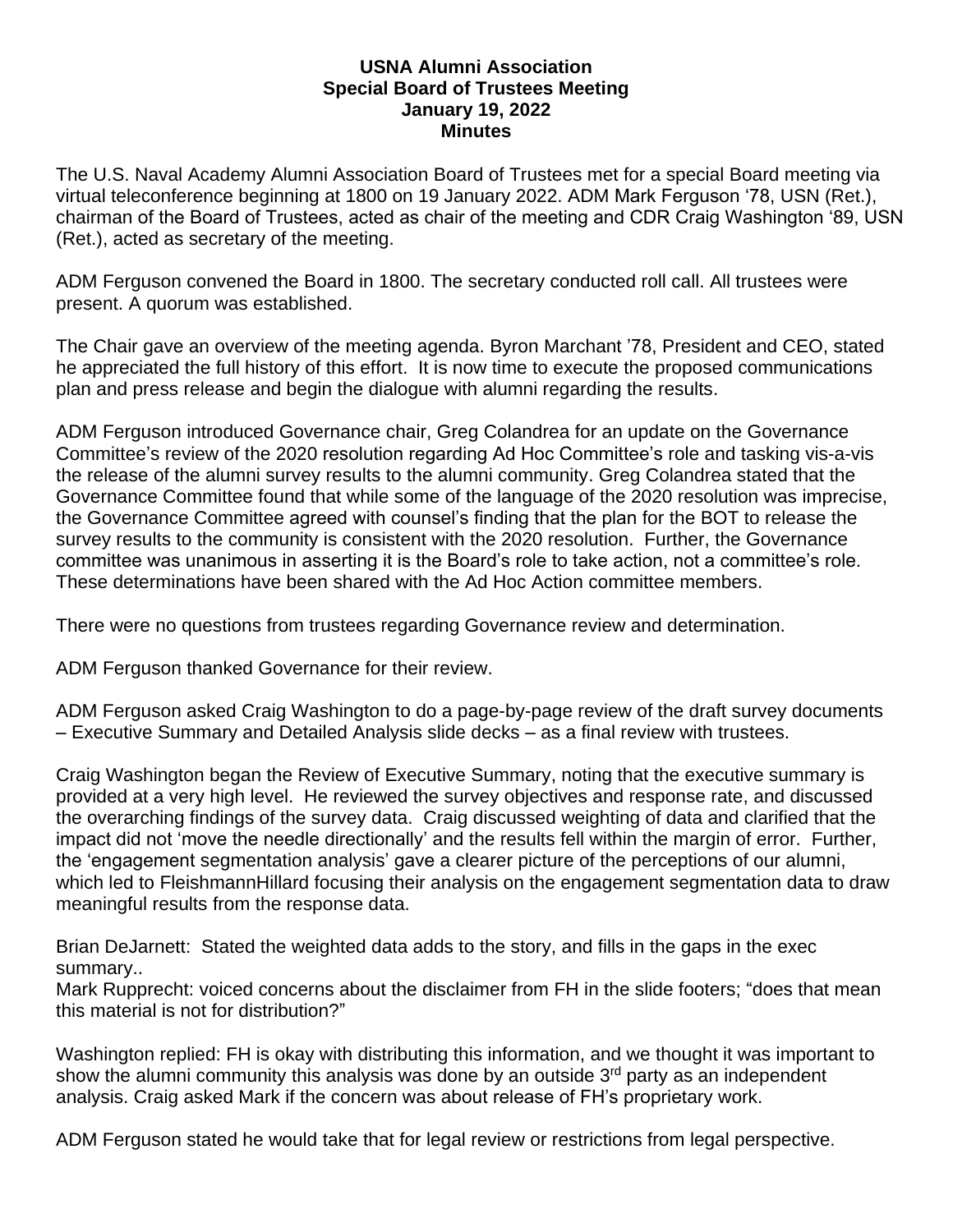Tim Wolf: stated initially when we launched the survey in 2021, we would have been happy to get 1200 to 1300 respondents , we got 4 times that number. As far as the ad hoc committee is concerned we are very happy with the 5700 responses and data provided exceeded expectations.

Rich Cataldi: asked if there was a way to emphasize the survey was conducted as part of a strategic effort rather than solely to address DEI concerns? His focused on 5 or 6 of the questions vs the full survey – too much emphasis on what was happening socially and politically vs focusing on the strategic 2030 planning. This concern was captured in the FAQs provided with the survey distribution.

Detailed Data Analysis - Washington noted this section offers a deeper review of the data.

Fred LaTrash – great opportunity to educate alumni on these immediate details regarding all USNA entities and can we provide links to our mission statements in the slides to help educate the community?

LTGEN Beydler- intent of this meeting and this release of results is to allow alumni to review the materials; it will be the committees' role to recommend actions to resolve the issues identified in the results.

Washington continued the slide review of Detailed Analysis deck including appendices. Steve Comiskey noted the opportunity to invite recent grads to form SIGs as an engagement tool and way to step up and volunteer. Craig noted the change in battalion receptions, inviting chapter reps and AMP reps. Fred Latrash noted Hivebrite as a tool to increase engagement.

Brian DeJarnett asked if it would be helpful to identify committees tasked with fixing issues from survey – part of the way ahead discussion? ADM Ferguson noted that would be done later in the process.

Washington completed review of slides.

Steve Comiskey noted the positive data on alumni affinity – asked if FH could help us compare to other alumni populations. [after meeting, Washington and Huey agreed to engage FH to see if there is comparison data available]. Steve then asked if we would have weighted and unweighted data available for review by alumni. ADM Ferguson said the intent was to make the unweighted data available on request.

Jim Schwab noted his belief that once this review is complete, the BOT is complete with its review.

Tim Wolf commented as Byron noted in opening, it is now about execution – we now need to act on what the community is telling us. Communications committee is ready to support in that effort. Ad Hoc committee will continue its work.

ADM Ferguson asked for BOT review of draft Communications Plan, noting we are moving forward as described as long as BOT is good with this plan.

Enochia Anderson asked if we have sufficiently addressed the open-ended responses provided by alumni, noting those were important to those who submitted them.